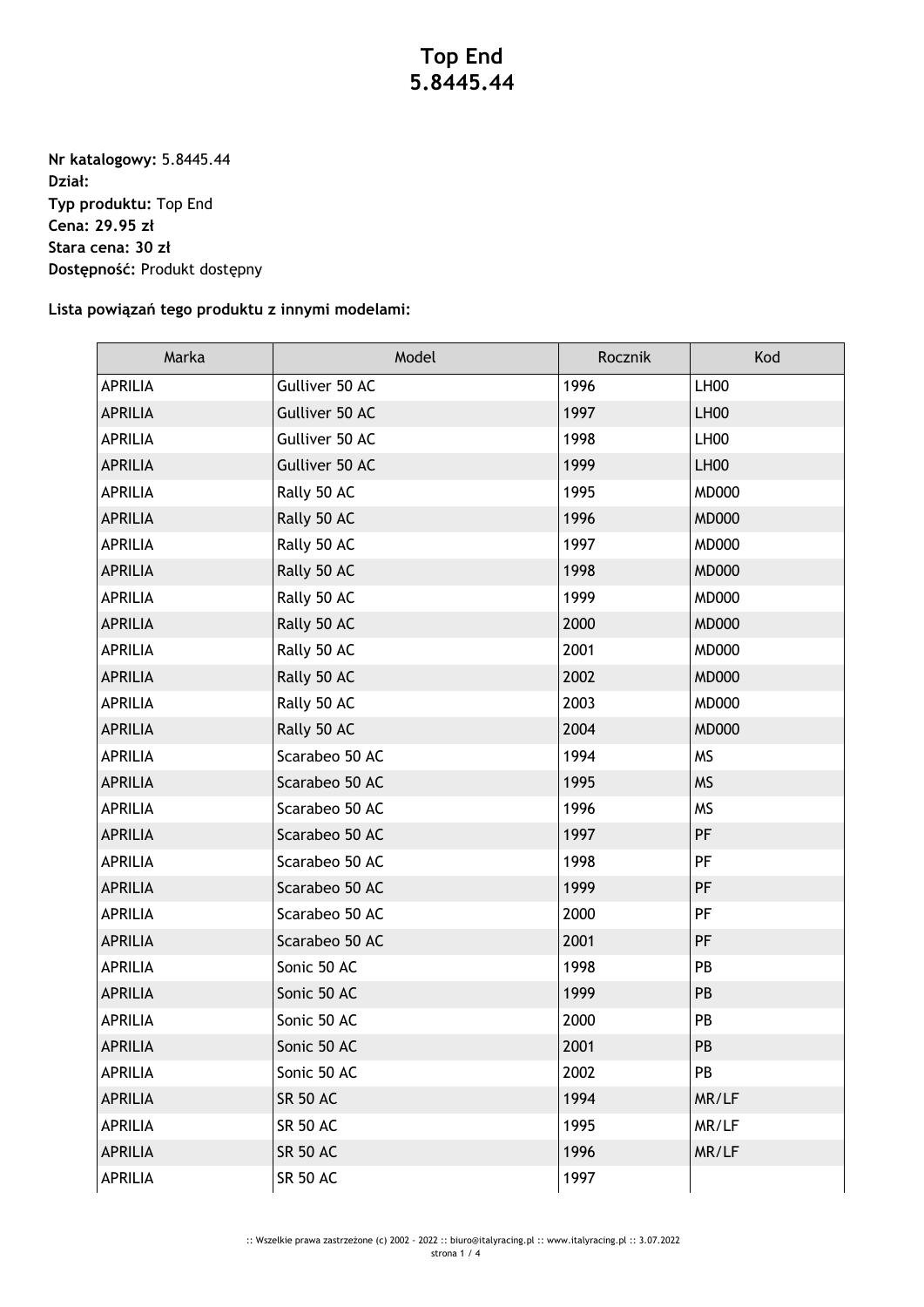| <b>APRILIA</b>  | <b>SR 50 AC</b>        | 1998 |             |
|-----------------|------------------------|------|-------------|
| <b>APRILIA</b>  | <b>SR 50 AC</b>        | 1999 |             |
| <b>APRILIA</b>  | <b>SR 50 AC</b>        | 2000 |             |
| <b>APRILIA</b>  | <b>SR 50 AC</b>        | 2001 |             |
| <b>APRILIA</b>  | <b>SR 50 AC</b>        | 2002 |             |
| <b>BENELLI</b>  | 491 50 ST AC           | 2002 | <b>BA01</b> |
| <b>BENELLI</b>  | 491 50 ST AC           | 2003 | <b>BA01</b> |
| <b>BENELLI</b>  | 491 50 ST AC           | 2004 |             |
| <b>BENELLI</b>  | K2 50 AC Namur         | 1999 |             |
| <b>BENELLI</b>  | K2 50 AC Namur         | 2000 | <b>BA01</b> |
| <b>BENELLI</b>  | K2 50 AC Namur         | 2001 | <b>BA01</b> |
| <b>BENELLI</b>  | Pepe 50 AC             | 1999 | <b>BA03</b> |
| <b>BENELLI</b>  | Pepe 50 AC             | 2000 | <b>BA03</b> |
| <b>BENELLI</b>  | Pepe 50 AC             | 2001 | <b>BA03</b> |
| <b>BENELLI</b>  | Pepe 50 AC             | 2002 | <b>BA03</b> |
| <b>BETA</b>     | Ark 50 AC              | 1997 | BS4C2       |
| <b>BETA</b>     | Ark 50 AC              | 1998 | BS4C2       |
| <b>BETA</b>     | Ark 50 AC              | 1999 | BS4C2       |
| <b>BETA</b>     | Quadra 50              | 1997 |             |
| <b>BETA</b>     | Tempo 50               | 1993 |             |
| <b>BETA</b>     | Tempo 50               | 1994 |             |
| <b>BETA</b>     | Tempo 50               | 1999 |             |
| <b>KTM</b>      | Ark 50 AC              | 1998 |             |
| <b>KTM</b>      | Ark 50 AC              | 1999 |             |
| <b>KTM</b>      | Go 50 Chrono           | 1994 |             |
| <b>KTM</b>      | Go 50 Chrono           | 1995 |             |
| <b>KTM</b>      | Go 50 Chrono           | 1996 | GO50        |
| <b>KTM</b>      | Go 50 Chrono           | 1997 | GO50        |
| <b>KTM</b>      | Go 50 Chrono           | 1998 |             |
| <b>KTM</b>      | Go 50 Chrono           | 1999 | GO50        |
| <b>KTM</b>      | Kross 50               | 1996 |             |
| <b>KTM</b>      | Kross 50               | 1997 |             |
| <b>KTM</b>      | Kross 50               | 1998 |             |
| <b>KTM</b>      | Kross 50               | 1999 |             |
| <b>KTM</b>      | Kross 50               | 2000 |             |
| <b>MALAGUTI</b> | Centro 25 SL           | 1998 | ZJM42/D     |
| <b>MALAGUTI</b> | Centro 50 AC 2T SL     | 1994 | 36T         |
| <b>MALAGUTI</b> | Centro 50 AC 2T SL     | 1995 | 36T         |
| <b>MALAGUTI</b> | Centro 50 AC 2T SL     | 1996 | 36T         |
| MALAGUTI        | Centro 50 AC 2T SL     | 1997 | 36T         |
| <b>MALAGUTI</b> | Centro 50 AC 2T SL     | 1998 | 36T         |
| <b>MALAGUTI</b> | Centro 50 AC 2T SL Kat | 1999 | 4900000     |
| <b>MALAGUTI</b> | Centro 50 AC 2T SL Kat | 2000 | 4900000     |
| <b>MALAGUTI</b> | Ciak 50 AC 2T          | 1999 | 5200000     |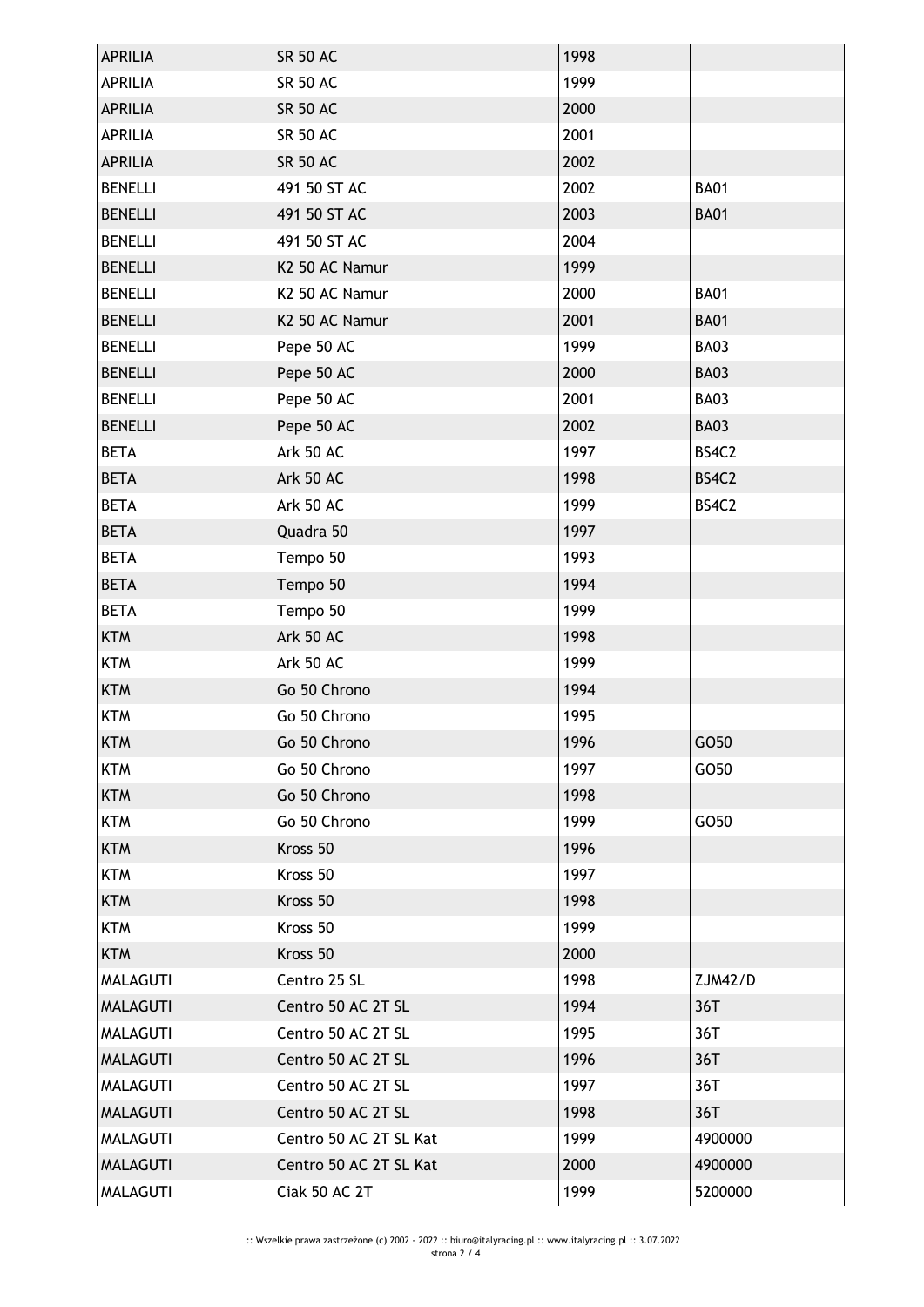| <b>MALAGUTI</b> | Ciak 50 AC 2T     | 2000 | 5200000      |
|-----------------|-------------------|------|--------------|
| <b>MALAGUTI</b> | F10 25 Jetline    | 1994 |              |
| <b>MALAGUTI</b> | F10 25 Jetline    | 1995 |              |
| MALAGUTI        | F10 25 Jetline    | 1996 |              |
| <b>MALAGUTI</b> | F10 25 Jetline    | 1997 |              |
| <b>MALAGUTI</b> | F10 25 Jetline    | 1998 |              |
| <b>MALAGUTI</b> | F10 50 AC Jetline | 1994 | ZJM35        |
| <b>MALAGUTI</b> | F10 50 AC Jetline | 1995 | ZJM35        |
| <b>MALAGUTI</b> | F10 50 AC Jetline | 1996 | ZJM35        |
| <b>MALAGUTI</b> | F10 50 AC Jetline | 1997 | ZJM35        |
| <b>MALAGUTI</b> | F10 50 AC Jetline | 1998 | ZJM35        |
| <b>MALAGUTI</b> | F10 50 AC Jetline | 1999 | ZJM4800000   |
| <b>MALAGUTI</b> | F10 50 AC Jetline | 2000 | ZJM4800000   |
| <b>MALAGUTI</b> | F12 25 AC Phantom | 1997 |              |
| <b>MALAGUTI</b> | F12 25 AC Phantom | 1998 |              |
| <b>MALAGUTI</b> | F12 50 AC Phantom | 1994 | <b>ZJM40</b> |
| <b>MALAGUTI</b> | F12 50 AC Phantom | 1995 | <b>ZJM40</b> |
| <b>MALAGUTI</b> | F12 50 AC Phantom | 1996 | ZJM40        |
| <b>MALAGUTI</b> | F12 50 AC Phantom | 1997 | <b>ZJM40</b> |
| <b>MALAGUTI</b> | F12 50 AC Phantom | 1998 | ZJM40        |
| <b>MALAGUTI</b> | F12 50 AC Phantom | 1999 | <b>ZJM46</b> |
| <b>MALAGUTI</b> | F12 50 AC Phantom | 2000 | ZJM46        |
| <b>MALAGUTI</b> | F12 50 AC Phantom | 2001 | <b>ZJM46</b> |
| <b>MALAGUTI</b> | Yesterday 50      | 1998 | 45           |
| <b>MALAGUTI</b> | Yesterday 50      | 1999 | 45           |
| <b>MALAGUTI</b> | Yesterday 50      | 2000 | 45           |
| <b>MBK</b>      | Evolis 50         | 1993 |              |
| <b>MBK</b>      | Evolis 50         | 1994 |              |
| <b>MBK</b>      | Evolis 50         | 1995 |              |
| <b>MBK</b>      | Evolis 50         | 1996 |              |
| <b>MBK</b>      | Evolis 50         | 1997 |              |
| <b>MBK</b>      | Evolis 50         | 1998 |              |
| <b>MBK</b>      | Fizz 50           | 1995 |              |
| <b>MBK</b>      | Fizz 50           | 1996 |              |
| <b>MBK</b>      | Fizz 50           | 1997 |              |
| <b>MBK</b>      | Forte 25          | 1997 |              |
| <b>MBK</b>      | Forte 25          | 1998 |              |
| <b>MBK</b>      | Forte 50          | 1996 |              |
| <b>MBK</b>      | Forte 50          | 1997 |              |
| <b>MBK</b>      | YH 50 Flipper     | 1999 |              |
| <b>MBK</b>      | YH 50 Flipper     | 2000 |              |
| <b>MBK</b>      | YN 50 R Ovetto    | 1997 | VTL5AD       |
| <b>MBK</b>      | YN 50 R Ovetto    | 1998 | VTL5AD       |
| <b>MBK</b>      | YN 50 R Ovetto    | 1999 | 5BV          |